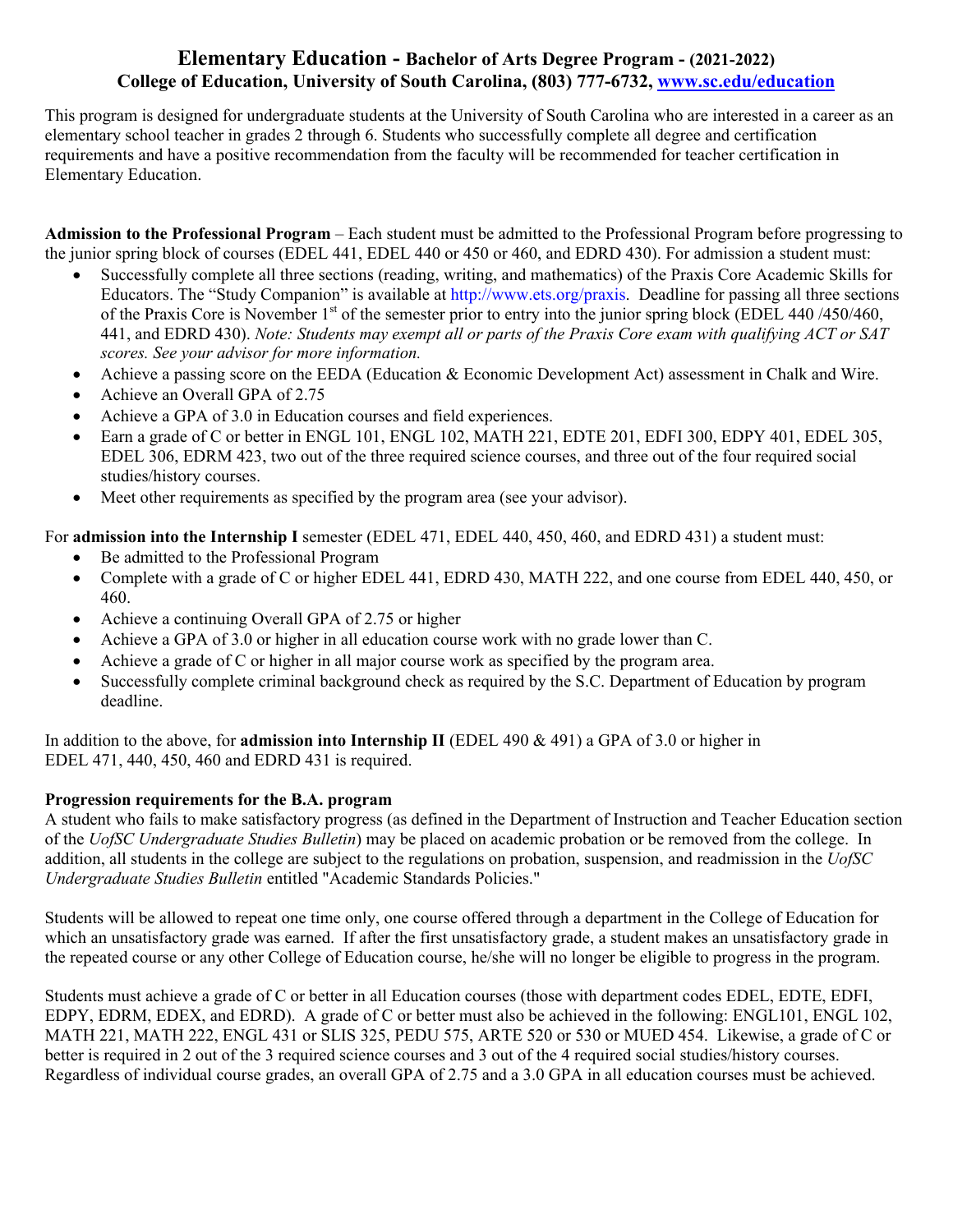# **Elementary Education, B.A. (2021‐2022) ‐** Degree Requirements (Total hours: minimum 120)

### **1. Carolina Core Plus Elementary General Education (40‐52 hours)**

| <b>CMW</b> | EFFECTIVE, ENGAGED, AND PERSUASIVE<br><b>COMMUNICATION: WRITING (6 hours)</b>                                                    | Complete 6 hours (two courses) as follows:<br>Grade of C or better required<br>ENGL 101 (3)<br>$\bullet$<br>ENGL 102 (3)<br>$\bullet$                                                                                                                                                                                                                                                                                                                                                                                                                                                                                                                                                                                                                                                                                                                                                                                                                                                                                                                                                                                                                                                                               |
|------------|----------------------------------------------------------------------------------------------------------------------------------|---------------------------------------------------------------------------------------------------------------------------------------------------------------------------------------------------------------------------------------------------------------------------------------------------------------------------------------------------------------------------------------------------------------------------------------------------------------------------------------------------------------------------------------------------------------------------------------------------------------------------------------------------------------------------------------------------------------------------------------------------------------------------------------------------------------------------------------------------------------------------------------------------------------------------------------------------------------------------------------------------------------------------------------------------------------------------------------------------------------------------------------------------------------------------------------------------------------------|
| <b>ARP</b> | ANALYTICAL REASONING & PROBLEM<br><b>SOLVING</b><br>(6 hours)                                                                    | Complete 6 hours (two courses) from:<br>MATH 122(3)<br>PHIL 114 (3)<br>GEOG 105 (3)<br>$\bullet$<br>$\bullet$<br>$\bullet$<br>PHIL 115 (3)<br>STAT 110 (3) or<br>MATH 141 (4)<br>$\bullet$<br>$\bullet$<br>$\bullet$<br>STAT 112(3)<br>CSCE 101 (3)<br>MATH 142 (4)<br>$\bullet$<br>$\bullet$<br>STAT 201 (3)<br><b>MATH 170 (3)</b><br>CSCE 102 (3)<br>$\bullet$<br>$\bullet$<br>$\bullet$<br>STAT 205 (3)<br>$CSCE$ 145 (4)<br>$\bullet$<br>MATH 172(3)<br>$\bullet$<br>$\bullet$<br>STAT 206 (3)<br>ECON 436 (3)<br>MATH 174 (3)<br>$\bullet$<br>$\bullet$<br>$\bullet$<br>PHIL 111 (3)<br>$\bullet$                                                                                                                                                                                                                                                                                                                                                                                                                                                                                                                                                                                                             |
| <b>SCI</b> | <b>SCIENTIFIC LITERACY (10 hours)</b>                                                                                            | Complete 10 hours in science as follows (one course must include lab):<br><b>Life Sciences</b><br>3-4 hours from the following:<br>BIOL 110 - General Biology<br>$\bullet$<br>BIOL 120 - Human Biology and BIOL 120L<br>$\bullet$<br><b>Physical Sciences</b><br>3-4 hours from the following:<br>ASTR 101 - Introduction to Astronomy<br>CHEM 101 - Fundamental Chemistry I<br>٠<br>CHEM 105 - Chemistry and Modern Society I<br>$\bullet$<br>CHEM 107 - Forensic Chemistry<br>$\bullet$<br>PHYS 101 - The Physics of How Things Work I and PHYS 101L<br>$\bullet$<br>PHYS 201 - General Physics I and PHYS 201L<br>$\bullet$<br><b>Earth Sciences</b><br>3-4 hours from the following:<br>ENVR 101 - Introduction to the Environment and ENVR 101L<br>$\bullet$<br>ENVR 200 - Natural History of South Carolina<br>$\bullet$<br>GEOG 201 - Landform Geography<br>$\bullet$<br>GEOG 202 - Weather and Climate<br>$\bullet$<br>GEOL 101 - Introduction to the Earth<br>$\bullet$<br>GEOL 103 - Environment of the Earth<br>$\bullet$<br>GEOL 201 - Observing the Earth<br>$\bullet$<br>MSCI 210 - Oceans and Society and MSCI 210L<br>MSCI 215 - Coastal Environments of the Southeastern U.S<br>٠<br>and MSCI 215L |
| <b>GFL</b> | <b>GLOBAL CITIZENSHIP AND</b><br>MULTICULTURAL UNDERSTANIND:<br>COMMUNICATE EFFECTIVELY IN MORE<br>THAN ONE LANGUAGE (0-6 hours) | Complete the Carolina Core approved courses in Foreign Language (GFL) or by<br>achieving a score of 2 or better on a USC foreign language placement test. If<br>qualifying score not met, must complete courses as required by the Carolina Core.                                                                                                                                                                                                                                                                                                                                                                                                                                                                                                                                                                                                                                                                                                                                                                                                                                                                                                                                                                   |
| <b>GHS</b> | <b>GLOBAL CITIZENSHIP AND</b><br>MULTICULURAL UNDERSTANDING:<br>HISTORICAL THINKING (3 hours)                                    | Complete 3 hours (one course) from:<br>HIST 111 or HIST 112                                                                                                                                                                                                                                                                                                                                                                                                                                                                                                                                                                                                                                                                                                                                                                                                                                                                                                                                                                                                                                                                                                                                                         |
| <b>GSS</b> | <b>GLOBAL CITIZENSHIP AND</b><br>MULTICULTURAL UNDERSTANDING:<br>SOCIAL SCIENCES (9 hours)                                       | Complete 9 hours (3 courses) as follows:<br>Political Science (3 hours) - Select one course from the following:<br>POLI 101 - Controversies in World Politics<br>$\bullet$<br>POLI 201 - American National Government<br><b>Economics</b> (3 hours) - Select one course from the following:<br>ECON 221 - Principles of Microeconomics<br>$\bullet$<br>ECON 222 - Principles of Macroeconomics<br>$\bullet$<br>ECON 224 - Introduction to Economics<br>Geography (3 hours) - Select one course from the following:<br>GEOG 121 - Lands and People of the World<br>GEOG 210 - Peoples, Places, and Environments<br>$\bullet$                                                                                                                                                                                                                                                                                                                                                                                                                                                                                                                                                                                         |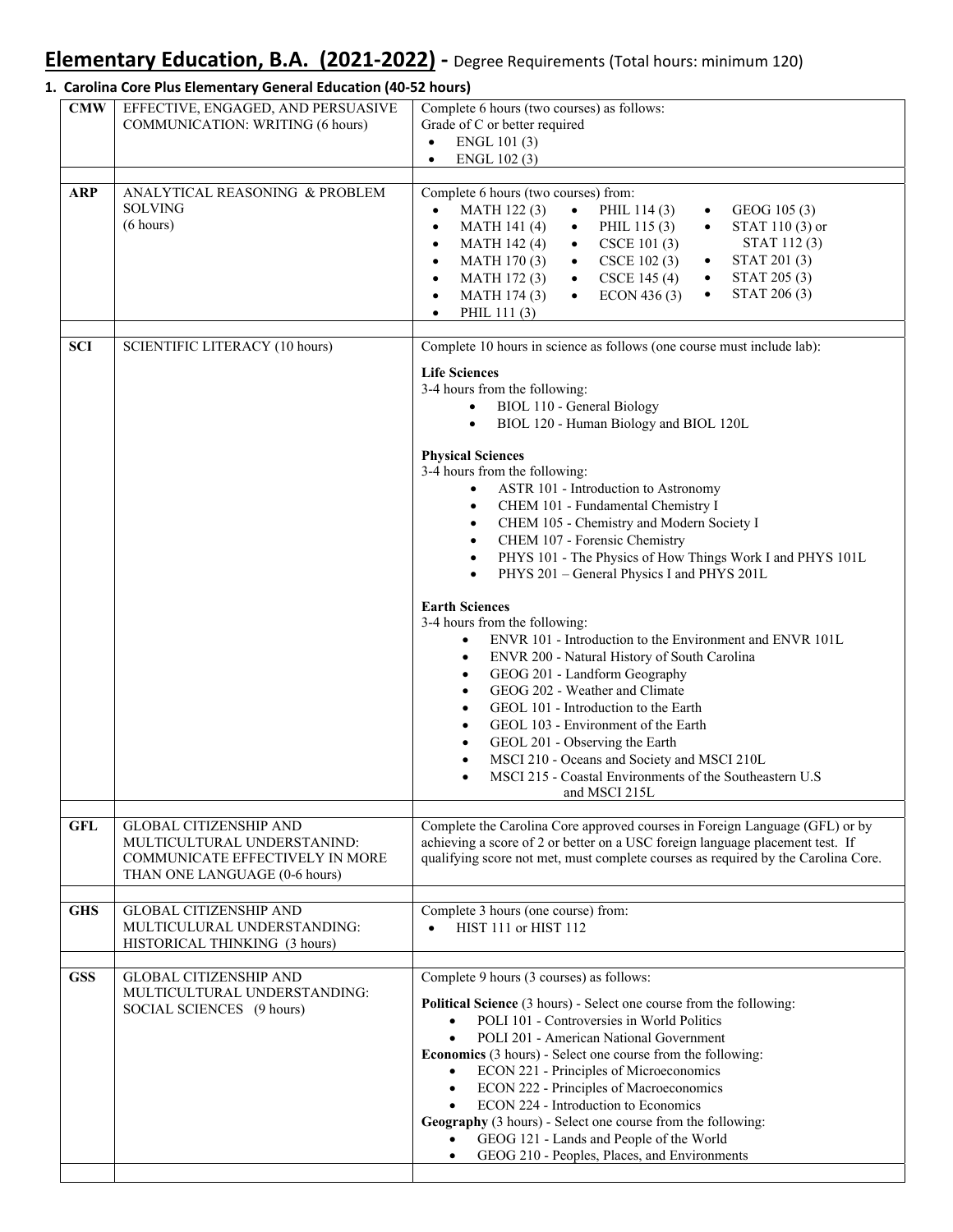| <b>AIU</b>                                                                                                                               | AESTHETIC AND INTERPRETIVE         | Complete 3 hours (one course) from:                                                                                                            |  |  |
|------------------------------------------------------------------------------------------------------------------------------------------|------------------------------------|------------------------------------------------------------------------------------------------------------------------------------------------|--|--|
|                                                                                                                                          | UNDERSTANDING (3hours)             | AFAM 202 (3)<br>ENGL 270 (3)<br>$\bullet$<br>MUSC 110(3)                                                                                       |  |  |
|                                                                                                                                          |                                    | ARTE 101 (3)<br>ENGL 280 (3)<br>MUSC 113-115<br>$\bullet$<br>$\bullet$<br>$\bullet$                                                            |  |  |
|                                                                                                                                          |                                    | ARTE 260 (3)<br><b>ENGL 282-288</b><br>MUSC 140 (3)<br>$\bullet$<br>$\bullet$<br>$\bullet$                                                     |  |  |
|                                                                                                                                          |                                    | ARTH 105-106<br>FAMS 110(3)<br>MUSC 310 (3)<br>$\bullet$<br>$\bullet$<br>$\bullet$                                                             |  |  |
|                                                                                                                                          |                                    | ARTS 103-104<br>FAMS 180 (3)<br>RELG 270 (3)<br>$\bullet$<br>$\bullet$<br>$\bullet$                                                            |  |  |
|                                                                                                                                          |                                    | ARTS 210 (3)<br>FAMS 240 (3)<br>RUSS 280 (3)<br>$\bullet$<br>$\bullet$<br>$\bullet$                                                            |  |  |
|                                                                                                                                          |                                    | CLAS 220(3)<br>FREN 290 (3)<br>SOST 101 (3)<br>$\bullet$<br>$\bullet$<br>$\bullet$                                                             |  |  |
|                                                                                                                                          |                                    | CPLT 150 (3)<br>GERM 270 (3)<br>SPAN 220(3)<br>$\bullet$<br>$\bullet$<br>$\bullet$                                                             |  |  |
|                                                                                                                                          |                                    | CPLT 270 (3)<br>GERM 290 (3)<br>THEA 170 (3)<br>$\bullet$<br>$\bullet$<br>$\bullet$                                                            |  |  |
|                                                                                                                                          |                                    | DANC 101 (3)<br>MART 110, 201<br>THEA 181(3)<br>$\bullet$<br>$\bullet$<br>$\bullet$                                                            |  |  |
|                                                                                                                                          |                                    | ENGL 200 (3)<br><b>MART 210</b><br>THEA 200 (3)<br>$\bullet$<br>$\bullet$<br>$\bullet$                                                         |  |  |
|                                                                                                                                          |                                    | <b>STAND-ALONE OR OVERLAY ELIGIBLE COURSES (3-9 hours)</b>                                                                                     |  |  |
| Up to two of the three requirements below may be met in overlay courses. For up to two instances, a Carolina Core course meeting another |                                    |                                                                                                                                                |  |  |
|                                                                                                                                          |                                    | core requirement may also meet one of these requirements, provided the course is approved to meet both. One requirement below must be met with |  |  |
|                                                                                                                                          |                                    | a 3-hour stand-alone course (not meeting another Carolina Core requirement). Note: A course approved and taken to meet two of the              |  |  |
|                                                                                                                                          |                                    | requirements below can meet the stand-alone requirement.                                                                                       |  |  |
| <b>CMS</b>                                                                                                                               | EFFECTIVE, ENGAGED, AND PERSUASVIE | SPCH $145(3)$ – Can also meet INF<br>PHIL 325 (3) – Can also meet VSR<br>$\bullet$<br>$\bullet$                                                |  |  |
|                                                                                                                                          | <b>COMMUNICATION (0-3 hours)</b>   | SPCH 213 (3) – Can also meet VSR<br>$\bullet$<br>SPCH 140(3)<br>$\bullet$                                                                      |  |  |
|                                                                                                                                          |                                    | SAEL 200 (3) - Can also meet VSR<br>$\bullet$<br>SPCH 230 (3)<br>$\bullet$                                                                     |  |  |
|                                                                                                                                          |                                    | PHIL 213 (3) – Can also meet VSR<br>$\bullet$<br>SPCH 260 (3)<br>$\bullet$                                                                     |  |  |
| <b>INF</b>                                                                                                                               | INFORMATION LITERACY (0-3 hours)   | SLIS 202 (3)<br>$\bullet$                                                                                                                      |  |  |
|                                                                                                                                          |                                    | LIBR 101 (1) - Can't meet stand-alone requirement<br>$\bullet$                                                                                 |  |  |
|                                                                                                                                          |                                    | ENGL 102 (3) - Approved INF/CMW overlay<br>$\bullet$                                                                                           |  |  |
|                                                                                                                                          |                                    | STAT 112 $(3)$ – INF/ARP overlay<br>$\bullet$                                                                                                  |  |  |
|                                                                                                                                          |                                    | SPCH $145(3)$ – Can also meet CMS<br>$\bullet$                                                                                                 |  |  |
| <b>VSR</b>                                                                                                                               | VALUES, ETHICS, AND SOCIAL         | AFAM/EDTE/JSTU 218 (3)<br>ANTH 212, 216, 244, 280 (3)<br>$\bullet$<br>$\bullet$                                                                |  |  |
|                                                                                                                                          | <b>RESPONSIBILITY</b>              | SAEL $200(3)$ – Can also meet CMS<br>$\bullet$<br>BIOL 208 (3)<br>$\bullet$                                                                    |  |  |
|                                                                                                                                          | $(0-3$ hours)                      | PHIL 213 $(3)$ – Can also meet CMS<br>EDTE 202 (3)<br>$\bullet$<br>$\bullet$                                                                   |  |  |
|                                                                                                                                          |                                    | PHIL $325(3)$ – Can also meet CMS<br>ENVR 322 (3)<br>$\bullet$<br>$\bullet$                                                                    |  |  |
|                                                                                                                                          |                                    | POLI 201 (3) - VSR/GSS overlay<br>HIST 108 (3)<br>$\bullet$<br>$\bullet$                                                                       |  |  |
|                                                                                                                                          |                                    | SPCH 213 $(3)$ – Can also meet CMS<br>LING 240(3)<br>$\bullet$<br>$\bullet$                                                                    |  |  |
|                                                                                                                                          |                                    | CPLT 150 (3) - VSR/AIU overlay<br>PHIL 103, 211, 320, 321, 322, 324<br>$\bullet$<br>$\bullet$                                                  |  |  |
|                                                                                                                                          |                                    | CSCE 390 (1) - Cannot meet stand-<br>POLI 240, 302, 303, 304<br>$\bullet$<br>$\bullet$                                                         |  |  |
|                                                                                                                                          |                                    | alone requirement<br>RELG 205 (3)<br>$\bullet$                                                                                                 |  |  |
|                                                                                                                                          |                                    | $ENGL 200 (3) - VSR/AIU$ overlay<br>$\bullet$<br>SPTE 385 (3)<br>$\bullet$                                                                     |  |  |
|                                                                                                                                          |                                    | ENGL 280 (3) - VSR/AIU overlay<br>WGST 112(3)<br>$\bullet$<br>$\bullet$                                                                        |  |  |

#### **2. Electives (0‐3 Hours)**

 The number of elective hours required depends upon the number of hours used to fulfill other degree requirements. If necessary, elective credit must be taken to meet the minimum number of hours for the degree. Minimum of 120 hours is needed to meet degree requirements.

#### **3. Specialized Content Preparation (15 Hours)**

Grade of C or better required - Must be in addition to courses taken to meet Carolina Core requirements

- MATH 221 Basic Concepts of Elementary Mathematics I (3)
- MATH 222 ‐ Basic Concepts of Elementary Mathematics II (3)
- SLIS 325 or ENGL 431A or ENGL 431B Children's Literature (3)
- PEDU 575 Physical Education for the Classroom Teacher (3)
- Select one course (3 Hours) from the following:
	- ARTE 520 ‐ Art for Elementary Schools (3), ARTE 530 ‐ Art of Children (3), MUED 454 ‐ Music for Young Children (3)

#### **4. Education (62 Hours) Grade of C or better required**

#### **Education Core (14 Hours)**

- EDTE 201–Issues & Trends in Teaching & Learning (3)
- EDFI 300 ‐ Schools In Communities (3)
- EDPY 401 ‐ Learners and the Diversity of Learning (3)

#### **Elementary Core and Clinical Experience (27 Hours)**

- EDEL 305 ‐ Nature and Management of Elementary Classrooms (3)
- EDEL 306 Culturally Sustaining Pedagogy for Elem Classroom (3) EDEL 491 Seminar on Teaching (3)
- EDEL 440 ‐ Elementary Mathematics Instruction (3)
- EDEL 450 ‐ Elementary Science Instruction (3)

#### **Practicum and Internship Experiences (21 Hours)**

- EDEL 441 ‐ Introductory Elementary Internship (3)
- EDEL 471 Internship in Environments, Planning, and Motivation for Teaching and Learning (6)
- EDRM 423 ‐ Introduction to Classroom Assessment (2)
	- In Communities (3) **EDEX 523 Introduction to Exceptional Children (3)** 
		- EDEL 460 ‐ Elementary Social Studies Instruction (3)
		- EDEL 491 ‐ Seminar on Teaching (3)
		- Instruction (3) **•** EDRD 430 Elementary Literacy Instruction I (6)
		- Science Instruction (3) **CORD 431** Reading Assessment (3)
		- Elementary Internship (3) **•** EDEL 490 Internship in Elementary Education (12)